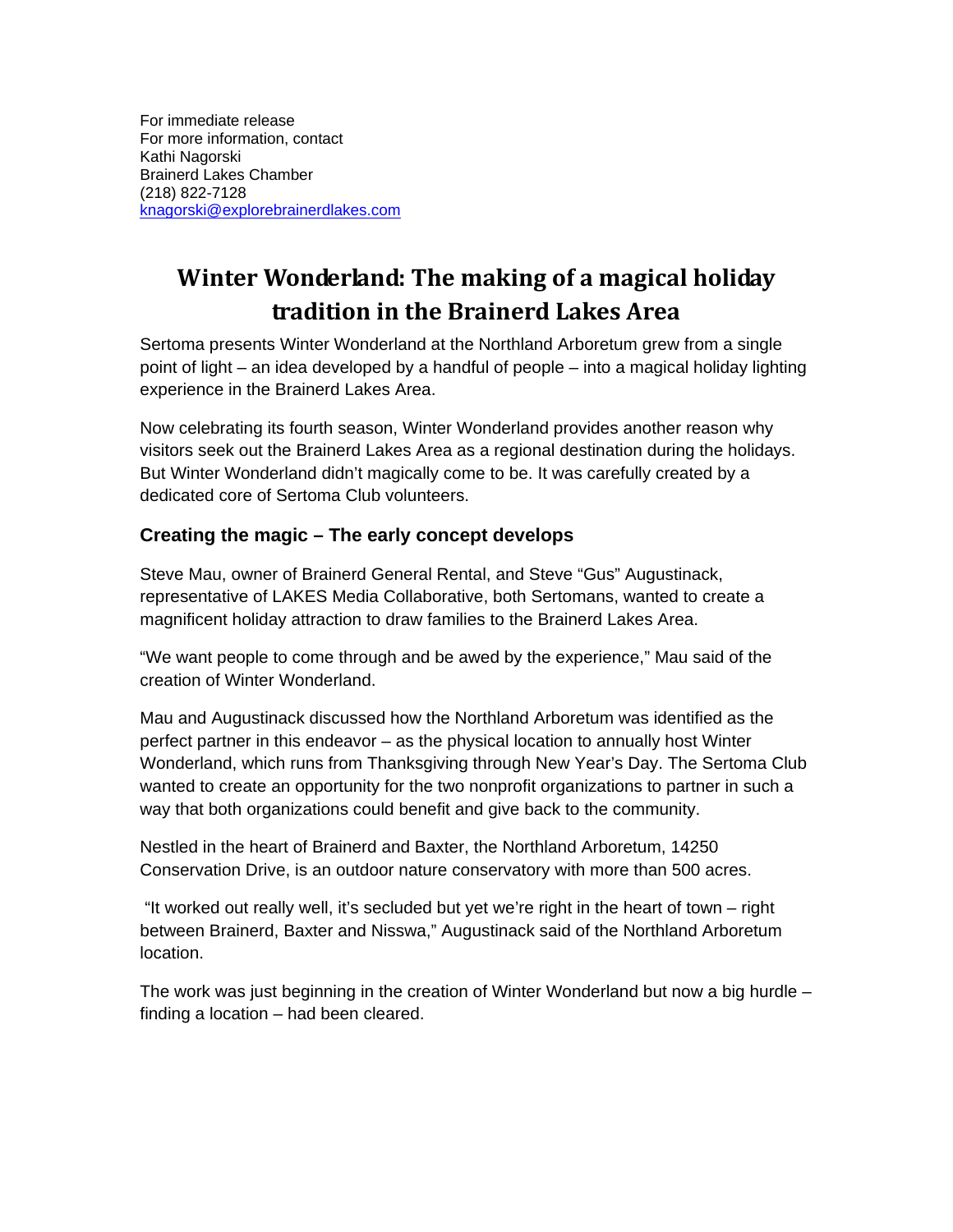### **Meeting the challenges**

Many other early obstacles created challenges for the Sertoma Club as the members tried to create this brilliant light display. How would they create the electrical infrastructure to support it? How would they raise funds to help finance the project? How would they gain enough volunteer support to build and sustain this effort?

Led by the countless hours of dedication by Mau, Augustinack and fellow Sertoman Lori Rubin, who helped sell the concept to community groups, the Sertoma Club met and exceeded every hurdle furled its way.

"Partnerships were such a key," Augustinack said, noting the support of Brainerd Public Utilities and Jim's Electric in building the electrical infrastructure, as just two examples of the tremendous community support for this daunting task.

Rubin agreed partnerships among community and business groups and faith in the Sertoma Club helped launch this undertaking, which took more than two years to coordinate.

"It was a huge undertaking," Rubin said. She recalled the tremendous leap of faith made by the first business sponsors in making a financial commitment to this cause based on the vision of the Sertoma Club.

### **Making it happen – Fall 2007**

By 2007, support for the project had swelled to the point that the dream was now becoming a reality. The final push was on to tie up all the loose ends and kick off this event by Thanksgiving weekend.

Mau, Augustinack, Rubin and countless others worked round the clock many days working to meet the opening day deadline. They ordered more than 40 light displays and organized the layout within the Arboretum. Others worked to bring children's art, through a lighting contest, to life. Six children's sketches were developed into light displays. It's a tradition that continues today.

"We spent many hours out here," Augustinack said of their home away from home – the Arboretum in the Fall 2007.

Augustinack remembers they weren't alone.

"The power of volunteerism is just amazing," Augustinack said. "And it takes that. We had some quality, quality resources. People stepped up. ... It was an amazing fall."

"We didn't know what we didn't know," Mau said of that fluid first year with many decisions having to be made on the spot. "Literally, each day was bringing new opportunities – to spin it like Gus," Mau said with a chuckle.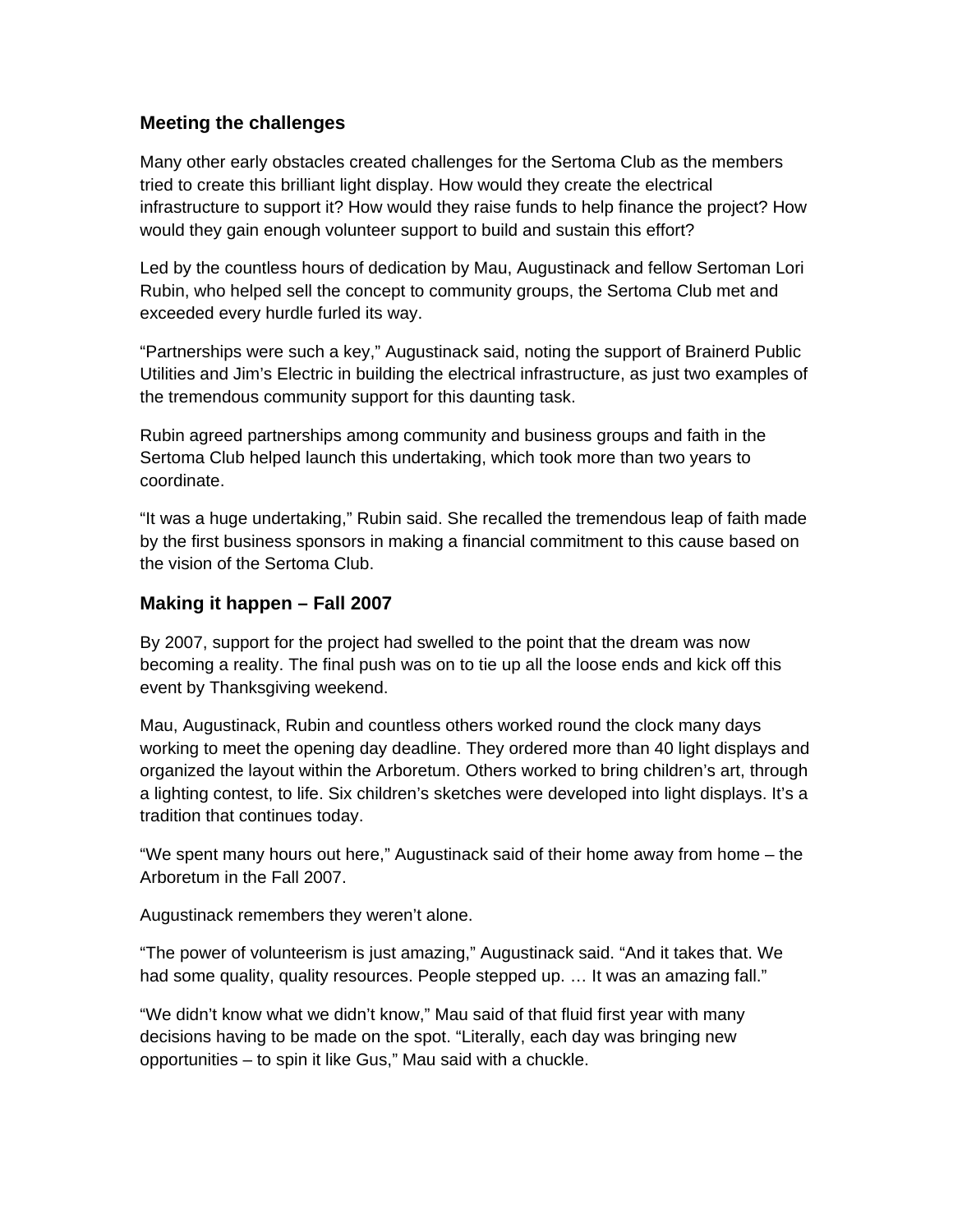Just checking the bulbs alone – thousands of thousands of them – to see that all were in working order was a monumental task.

The countless hours of work resulted in an amazing holiday lighting display that went beyond the imaginations of those who had worked so many years to bring the idea to life.

#### **The wonder makes it worthwhile**

Augustinack recalled the personal rewards that made all the time and effort meaningful.

"Think back to one of those first times when someone you watched (saw Winter Wonderland for the first time) … how magical it felt," Augustinack said to Mau and Rubin.

Mau picked up on Augustinack's comment, how magical it felt "when they actually saw the vision that we had been trying to paint for so many months – so many years. And they go through it and say, 'Wow, this is really cool'".

"That first year it was just, it was magical," Mau said.

On opening night, vehicles were lined up for two miles as people awaited the opportunity to view Winter Wonderland.

 Augustinack remembered revealing the light display to his 3-year-old nephew. "Just the oohs, ahhs and giggles …" Augustinack said, "That was special."

Winter Wonderland is a holiday experience like no other in the region.

"It was like a warm, fuzzy feeling," Mau said. "People coming out of here just glowing, saying they had been to other places but this place was the best."

"It became something fun … really for the whole family, that was special," Mau said.

"It was meant to be a family tradition that would start and so far we've heard a lot of families say that it's become a tradition for them," Augustinack said.

But it's not just the enjoyment by visitors that makes Winter Wonderland magical, the Sertomans said. It's also the opportunity to monetarily give back to the community and the ability to bring groups of volunteers together.

The Sertoma Club, given the startup costs associated with Winter Wonderland, didn't expect to be able to start giving back to the community through donations within the first three years. However, the community interest and support was underestimated. To date, the Brainerd Area Sertoma Club has awarded \$60,000 through grants and donations to Brainerd area charitable organizations.

And each year, hundreds of volunteers – other service club members, youth groups, individuals -- make Winter Wonderland happen.